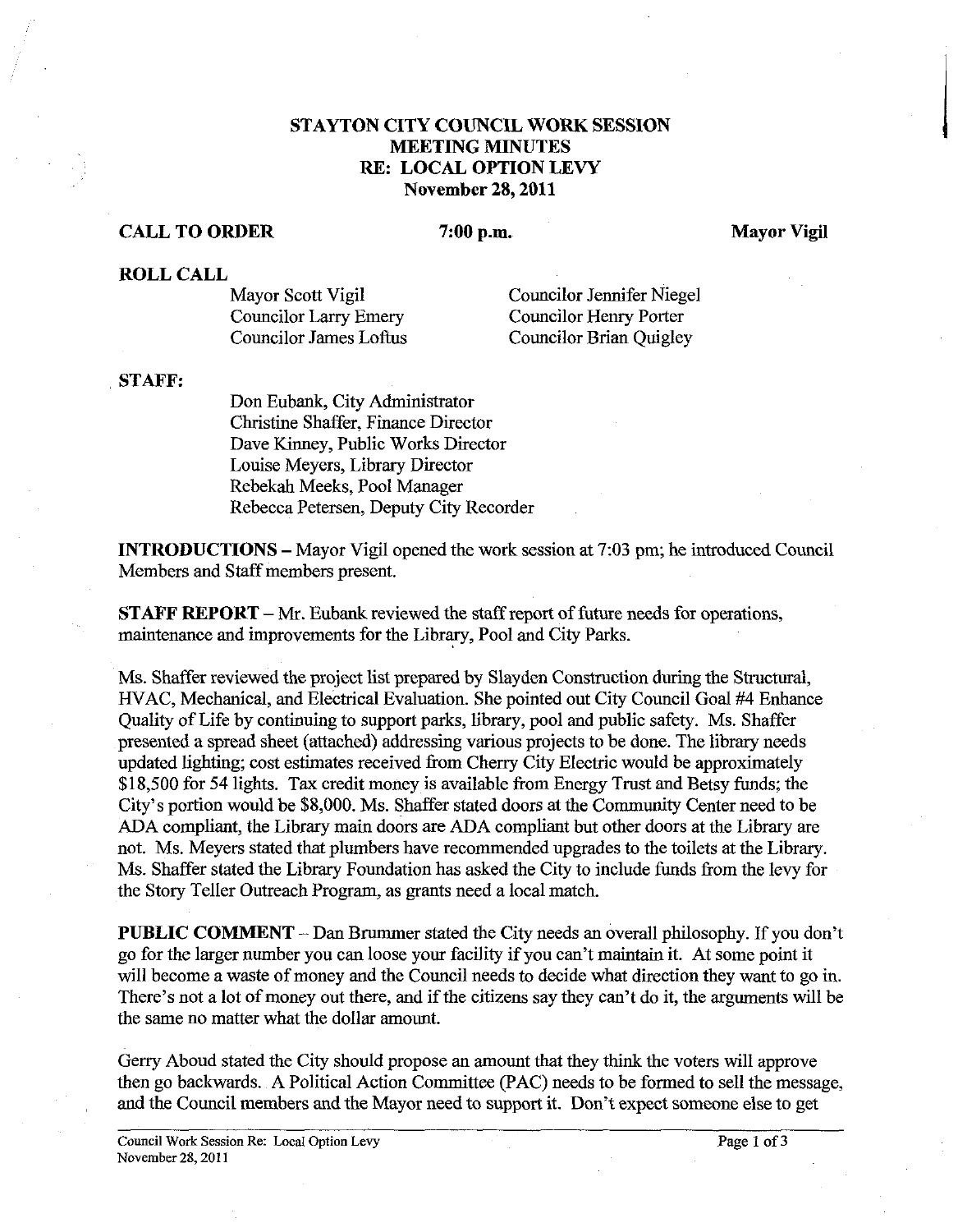the levy passed. Unless the Council is willing to support it verbally, financially it won't pass. If you're trying to raise \$400,000 it would be a \$75.00 increase to the tax payer.

Mary Wallace, President of Friends of the Pool, stated the pool is a wonderful asset to the City, a quality of life issue, and the only option children have in the community for physical activity during the winter time. She would encourage the city to do anything they can to keep the pool open. Friends of the Pool are willing to help with financing smaller items as they can, as there are maintenance items at the pool that need to be addressed.

Susan Brandt stated she worked to help pass previous local option levy's supporting the library, parks and pool. It helps to have all three issues on the ballot at the same time as one is just as important as the other one.

Tass Morrison, Stayton Library Foundation stated they would stand ready to assist the City in supporting the library facility and would support the PAC.

Rob Bartell, Treasurer with Friends of the Pool, stated their organization formed a small pro active group put together relationships with the business community and focused on the future, one recommendation to council needs a vision and focus and be pro active and positive

**COUNCIL DISCUSSION** - Mayor Vigil stated he was concerned that a 30% increase in the current economy is too high and suggested possibly looking at a 15% increase. Councilor Emery stated all of the items listed need to be repaired/upgraded, but its' difficult to pass it along to the citizens if the current facilities are not being taken care of. Councilor Loftus stated it was the City Managers responsibility to oversee that facilities are being maintained, it shows very poor judgment on his pat, he said.

Dave Karr, past president of the Stayton Library Foundation, stated the foundation was delighted to collaborate with the City for the local option levy. Certain items need to be put in the budget to help raise more money to support the library and help serve the community.

Councilor Loftus stated he would like the discussion to include the full budget committee.

Councilor Quigley stated a prioritized list needed to be established, you have to set a goal and work towards the goal. A skate park is a regional issue you need to look at the projection of the participants and how much support there would be for a skate park. Everyone can use the pool and there doesn't seem to be a lot of support for a skate park, he suggested scrapping the idea.

Mr. Brummer stated that the Park and Recreation Board had been working on the skate park plan under the Council's direction, but all they have heard is "not in my backyard".

Stephanie Jorgensen, Library Foundation Board member stated the City needed to look at service levels that is educating in the community, and that the library is one of those.

Rob Bartell, Friends of the Pool member, stated the pool became essential to his well being a couple of years ago as he attends the pool daily for exercise. Both the pool and library are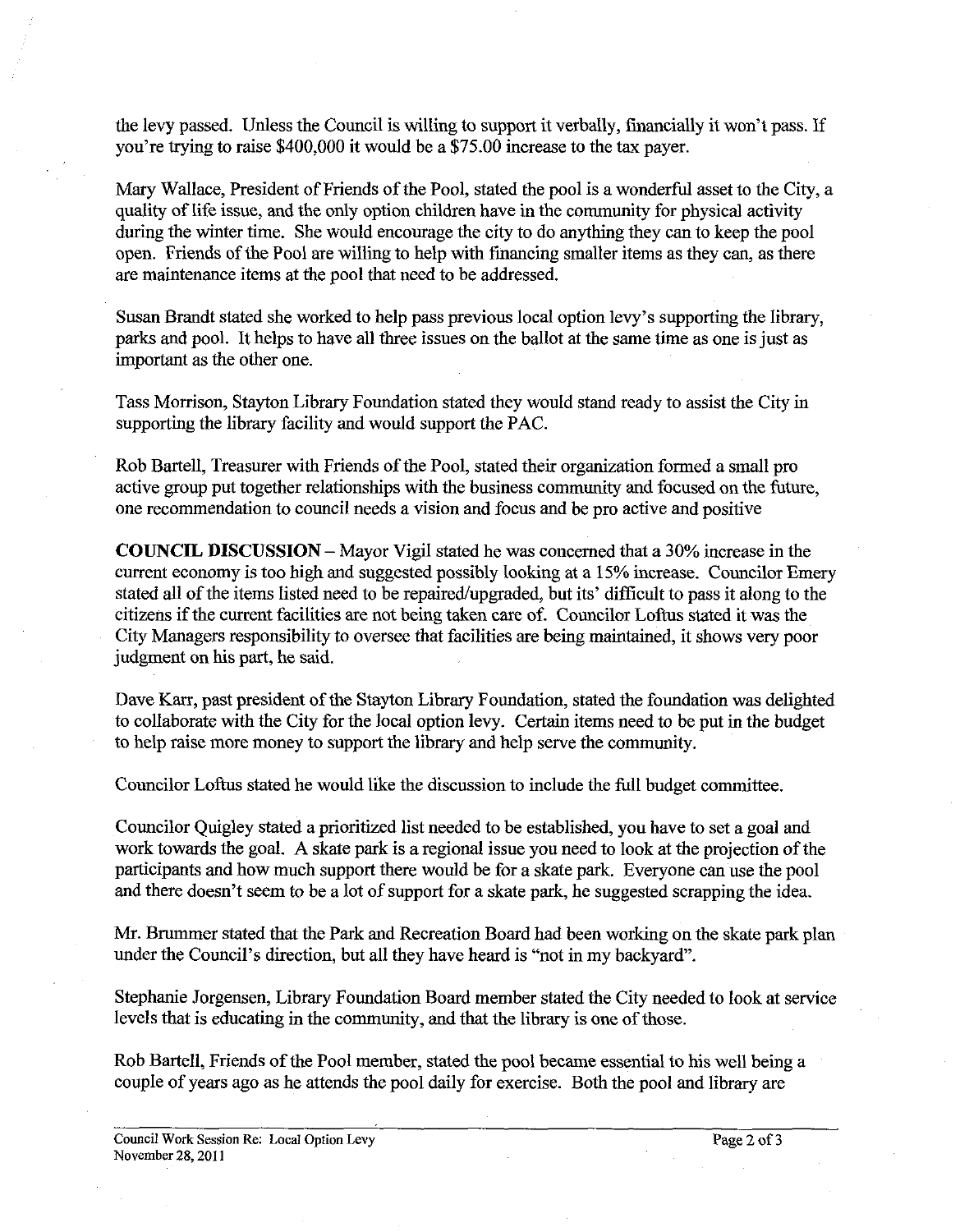needed services in the community and the levy needs to be packaged in a way to include parks, pool and library.

Mayor Vigil stated that all three components are vital to the livability of the community. The levy should be packaged to include parks, pool and the library.

Councilor Loftus stated the cost of a dehumidifier for a ventilation system at the pool needs to be determined, then presented to the budget committee for their input.

Councilor Quigley stated the HVAC system needed to be looked at.

Referring to the handout, Councilor Emery stated the HVAC numbers need to be reviewed as they seem too high.

Consensus of the Council was that the local option should be presented as a total package for the May Primary.

ADJOURN -There being no more business to come before the Council the work session was ended.

Submitted by Rebecca Petersen, Deputy City Recorder this 16" day of **January** 2012.